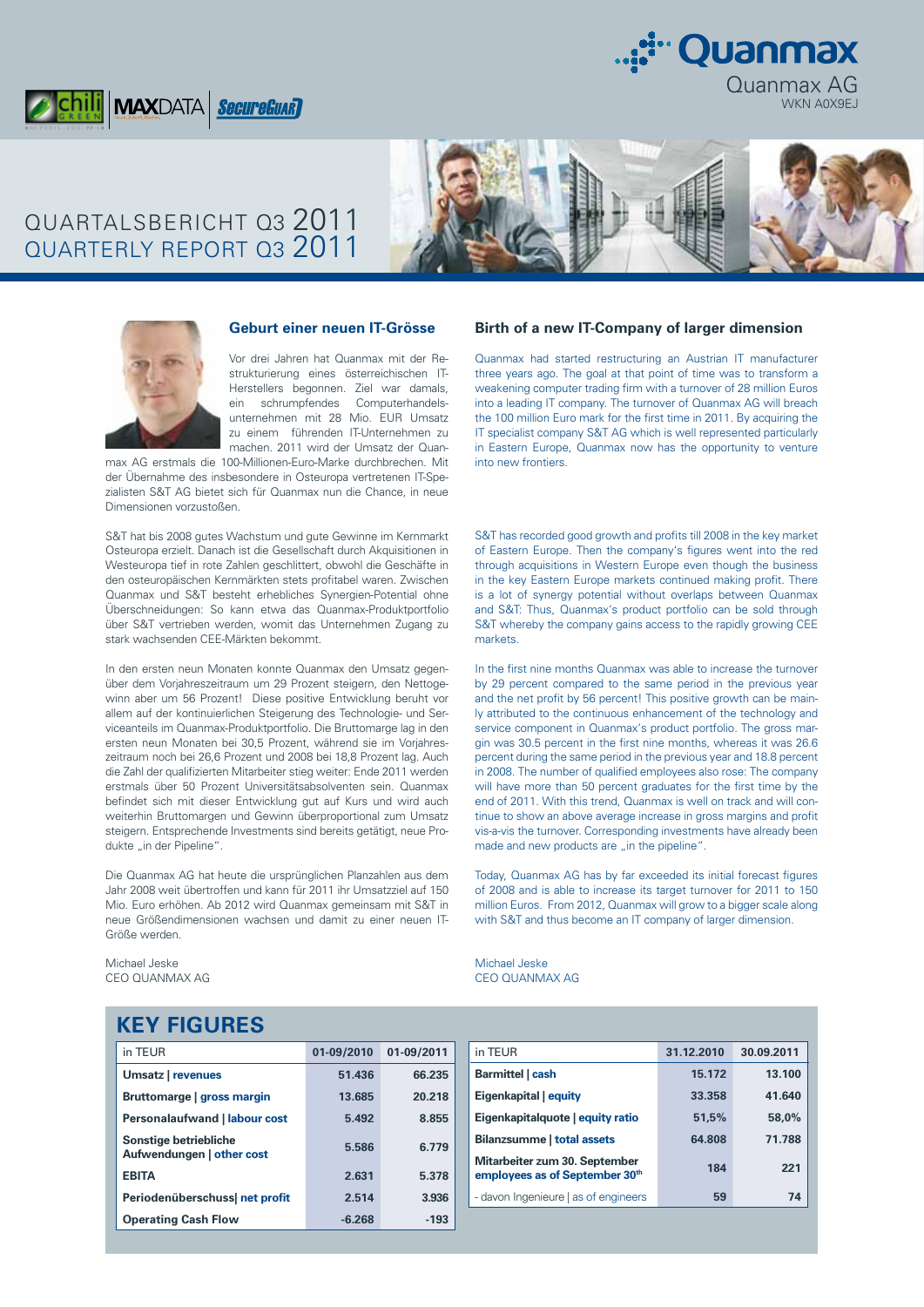

### **ZUR LAGE | MANAGEMENT REPORT**

#### **Positive Trends bei Umsatz und Gewinn setzen sich fort**

In den ersten drei Quartalen des Geschäftsjahres 2011 konnte die Quanmax-Gruppe Umsatz und Gewinn gegenüber dem Vorjahr deutlich ausbauen. Während in den vergangenen neun Monaten 2011 ein Umsatz von 66,2 Mio. EUR erzielten werden konnte, lag dieser im Vergleichszeitraum 2010 bei 51,4 Mio. EUR. Auf das dritte Quartal 2011 entfielen dabei 22,6 Mio. EUR gegenüber 18,7 Mio. EUR im dritten Quartal 2010. Sehr positiv gestaltet sich die Entwicklung auf der Ergebnisseite: In den ersten neun Monate konnte ein EBITA von 5,4 Mio. EUR (Vorjahr: 2,6 Mio. EUR) erwirtschaftet werden, das Konzernergebnis liegt bei 3,9 Mio. EUR (Vorjahr: 2,5 Mio. EUR). Auf das dritte Quartal 2011 entfällt dabei ein EBITA von 3,3 Mio. EUR (Vorjahr: 1,0 Mio. EUR), das Konzernergebnis beträgt 1,6 Mio. EUR (Vorjahr: 0,8 Mio. EUR).

#### **Positive trends continue in sales and profit**

The Quanmax group was able to significantly increase the sales and profit in the first three quarters of the fiscal year 2011 compared to the previous year. While sales of 66.2 million Euros could be generated in the last nine months of 2011, this figure was 51.4 million Euros during the comparison period in 2010. The third quarter of 2011 accounted for 22.6 million Euros compared to 18.7 million Euros in the third quarter of 2010. The profits are showing a very positive trend: An EBITA of 5.4 million Euros (previous year: 2.6 million Euros) could be generated in the first nine months with a consolidated profit of 3.9 million Euros (previous year: 2.5 million Euros). The third quarter of 2011 accounted for an EBITA of 3.3 million Euros (previous year: 1.0 million Euros) with a consolidated profit of 1.6 million Euros (previous year: 0.8 million Euros).



#### **Eigenkapitalquote stabil über 50 Prozent**

Zum 30. September 2011 lag die Eigenkapitalquote der Quanmax AG bei 58 Prozent (41,6 Mio. EUR). Damit ist Quanmax nach nur drei Jahren ein grundsolides Unternehmen mit starken Bilanzrelationen geworden. Zum 30. September verfügte die Gesellschaft über 13,1 Mio. EUR an liquiden Mitteln gegenüber 11,4 Mio. EUR an Bankverbindlichkeiten.

#### **Equity ratio stabilized above 50 percent**

As of 30th September 2011, the equity ratio of Quanmax AG stood at 58 percent (EUR 41.6 million). With this, Quanmax has become a solid company with strong balance sheet ratios in just three years. As of September 30th, the company has EUR 13.1 million in liquid assets in comparison to EUR 11.4 million in bank liabilities.

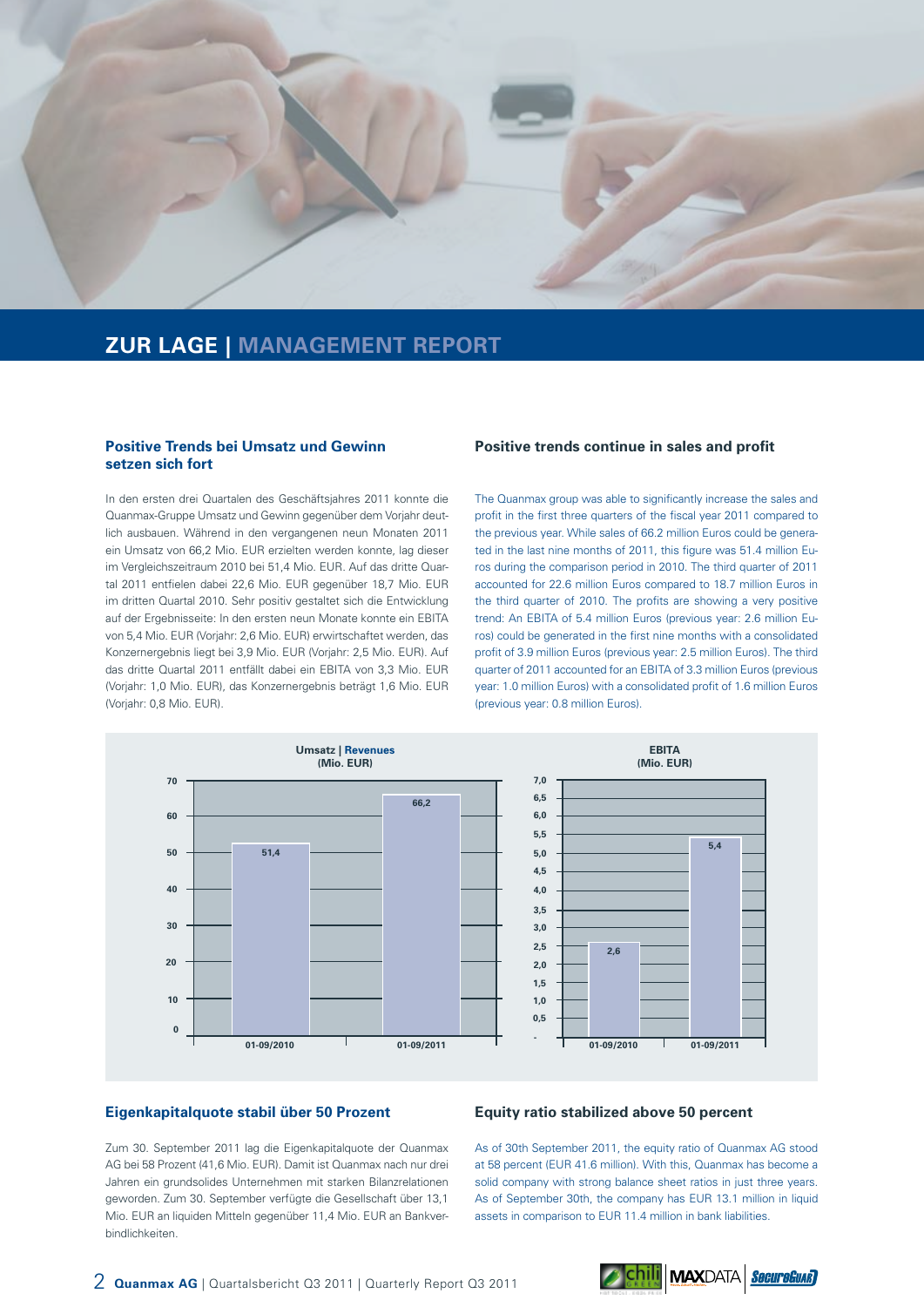

#### **Chancen und Risiken**

Die Gesellschaft arbeitet weiterhin am Umbau zum Technologieunternehmen. Die in den letzten beiden Jahren in diesem Zusammenhang erfolgten Akquisitionen führten bereits zu deutlich höheren Brutto- und Nettomargen. Mit der bevorstehenden Akquisition der S&T-Gruppe investiert Quanmax auch neuerlich in einem relevanten Segment.

Durch die Nutzung der Distributionskanäle von S&T - insbesondere in Zentral- und Osteuropa (CEE) - könnte die Quanmax-Gruppe neue regionale Absatzmärkte erschließen. Darüber hinaus ist das Geschäft von S&T grundsätzlich als ertragsstärkeres Geschäft zu bewerten. Durch die bereits erfolgten und kurz vor dem Abschluss stehenden Restrukturierungen werden auch kurzfristig wieder positive Nettoergebnisse von S&T erwartet.

Insofern sieht das Quanmax-Management sowohl in den bisherigen Geschäftsfeldern der Quanmax AG als auch im Geschäft von S&T weitere Chancen auf Ergebniswachstum. Risiken sind in der strategischen Integration von S&T zu sehen, die zeitlich und kostenmäßig geplant ist, jedoch gewisse Unsicherheiten beinhalten kann. Finanzielle Risiken durch die Akquisition sind durch langfristige Finanzierungen mit Eigenkapital bzw. Fremdkapital minimiert.

Die finanzielle Instabilität der Finanzmärkte zeigt sich nach wie vor in volatilen Währungen, die die Planung von Fremdwährungsrisiken erschwert. Für Quanmax stellt insofern die Volatilität des EUR/USD-Wechselkurses eine Herausforderung dar, da zirka 50 Prozent des Materialeinsatzes in US-Dollar bezogen werden. Bereits bei Auftragsannahme werden derartige Kursrisiken deshalb bestmöglich abgesichert.

Chili MAXDATA SecureCuar

#### **Opportunities and Risks**

The work on restructuring the company to a technology company is still being pursued. The acquisitions in the last two years have already resulted in significantly higher gross and net margins. Quanmax is again investing in a relevant segment with the forthcoming acquisition of the S&T Group.

By using the distribution channels of S&T, particularly in Central and Eastern Europe (CEE), the Quanmax Group would be able to tap new regional sales markets. In addition, the business of S&T is basically to be rated as a high-profit business. Positive net results are expected again from S&T in the short term owing to the restructuring that is already completed and that which is nearing completion.

In this respect, the Quanmax management sees further opportunities for increasing the profit both in Quanmax AG's business segments as well as in S&T's business. There are risks in the strategic integration of S&T, which is planned in terms of time and cost but there may be some uncertainties. Financial risks arising through the acquisition are minimised by long-term financing with equity capital or debt capital.

The instability of the financial markets is still reflected as before in the volatile currencies which makes it difficult to plan foreign currency risks. The volatility of the EUR / USD exchange rate represents a challenge for Quanmax because about 50 percent of the materials used are procured in U.S. dollars. Hence, such exchange rate risks are hedged to the best possible extent while accepting the order itself.

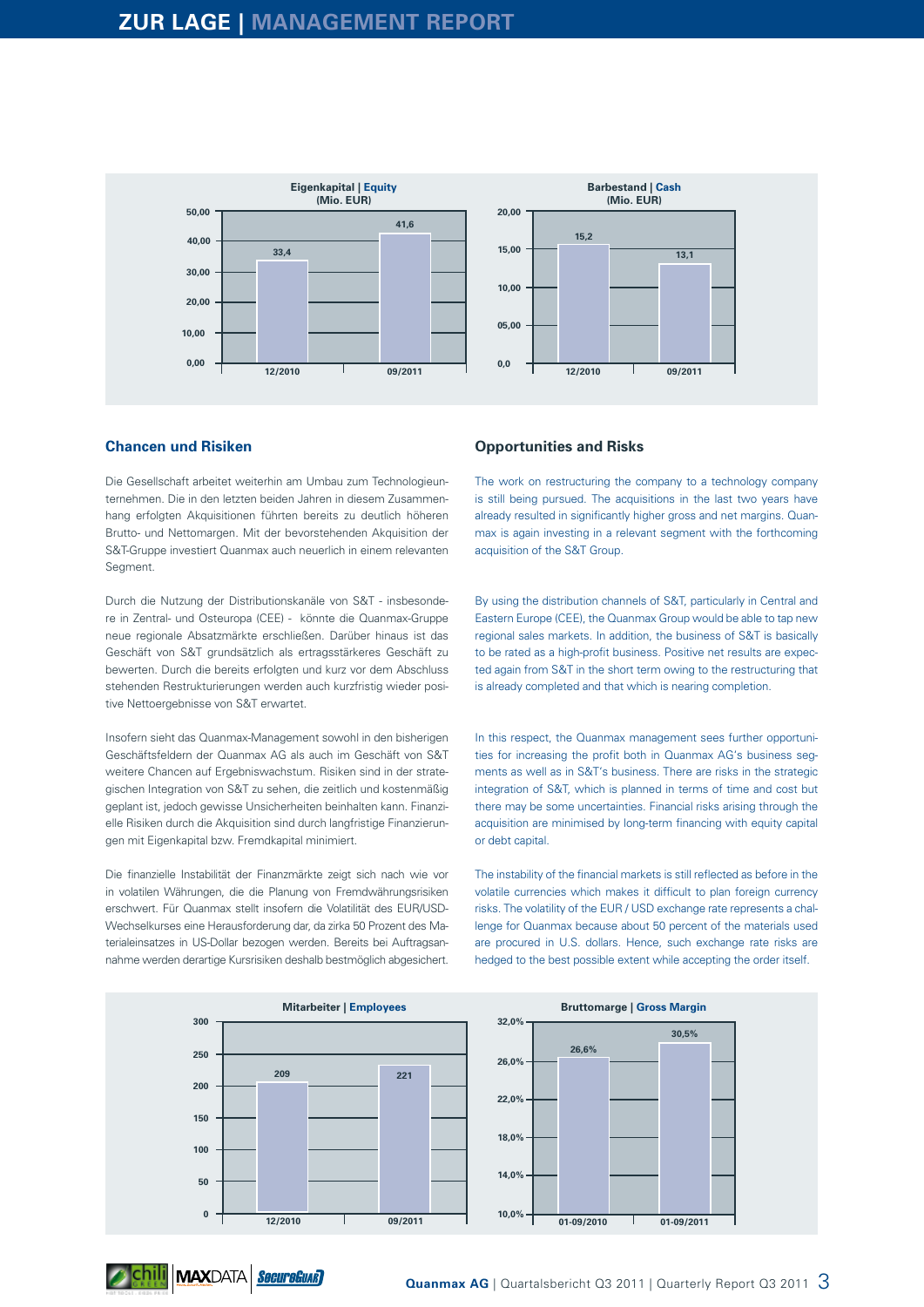

# **GEWINN- UND VERLUSTRECHNUNG | INCOME STATEMENT**

| Gewinn- und Verlustrechnung   Statement of income                                                                                 | 01-09/2011<br><b>TEUR</b> | 01-09/2010<br><b>TEUR</b> | 07-09/2011<br><b>TEUR</b> | 07-09/2010<br><b>TEUR</b> |
|-----------------------------------------------------------------------------------------------------------------------------------|---------------------------|---------------------------|---------------------------|---------------------------|
| <b>Umsatzerlöse   Revenues</b>                                                                                                    | 66.235                    | 51.436                    | 22.627                    | 18.743                    |
| Übrige Erträge   Other income                                                                                                     | 1.403                     | 431                       | 391                       | 135                       |
| Aufwendungen für Material und sonstige bezogene Leistungen   Cost of sales                                                        | $-46.017$                 | $-37.752$                 | $-14.829$                 | $-13.937$                 |
| Personalaufwand   Labour cost                                                                                                     | $-8.855$                  | $-5.492$                  | $-2.993$                  | $-1.858$                  |
| Abschreibungen   Depreciation                                                                                                     | $-1.658$                  | $-943$                    | $-558$                    | $-323$                    |
| Sonstige betrieblichen Aufwendungen   Other costs                                                                                 | $-6.779$                  | $-5.586$                  | $-2.721$                  | $-1.935$                  |
| Ergebnis aus der betrieblichen Tätigkeit   Operat. Income financial income and taxes                                              | 4.329                     | 2.094                     | 1.917                     | 825                       |
| Finanzerträge   Finance income                                                                                                    | 112                       | 16                        | 16                        | $\mathbf{0}$              |
| Finanzaufwendungen   Finance expense                                                                                              | $-637$                    | $-213$                    | $-187$                    | $-61$                     |
| <b>Finanzergebnis   Financial result</b>                                                                                          | $-525$                    | $-197$                    | $-171$                    | $-61$                     |
| Ergebnis von Ertragssteuern   Earnings before taxes                                                                               | 3.804                     | 1.897                     | 1.746                     | 764                       |
| Ertragssteuern   Income taxes                                                                                                     | 132                       | 617                       | $-157$                    | 68                        |
| Konzernergebnis   Net income                                                                                                      | 3.936                     | 2.514                     | 1.589                     | 832                       |
| Periodenergebnis zurechenbar den Anteilsinhabern ohne beherrschenden Einfluss<br>net income attributable to minority shareholders | $-80$                     | 504                       | $-27$                     | 221                       |
| Periodenergebnis zurechenbar den Anteilsinhabern der Muttergesellschaft<br>thereof for shareholders of Quanmax                    | 4.016                     | 2.010                     | 1.616                     | 611                       |
| Ergebnis je Aktie (verwässert = unverwässert)<br>earnings per share (diluted $=$ non diluted)                                     | 0,17                      | 0,13                      | 0,07                      | 0,04                      |

| Konzerngesamtperiodenerfolg   group earnings                                                                    | 01-09/2011<br><b>TEUR</b> | 01-09/2010<br><b>TEUR</b> | 07-09/2011<br><b>TEUR</b> | 07-09/2010<br><b>TEUR</b> |
|-----------------------------------------------------------------------------------------------------------------|---------------------------|---------------------------|---------------------------|---------------------------|
| Konzernergebnis   group earnings                                                                                | 3.936                     | 2.514                     | 1.589                     | 832                       |
| Unrealisierte Gewinne/Verluste aus der Währungsumrechnung<br>non realised profit & loss out of currency changes | $-3$                      | 5                         | $\Omega$                  | $-3$                      |
| Abfertigungen   depreciation                                                                                    |                           |                           |                           |                           |
| Versicherungsmathematische Gewinne/Verluste   actuarial gains and losses                                        |                           | $\mathbf{0}$              | $\Omega$                  | $\Omega$                  |
| Darauf entfallende latente Steuern   of which: deferred income taxes                                            |                           | $\mathbf{0}$              | $\Omega$                  | $\Omega$                  |
| Sonstiges Ergebnis   other income                                                                               | $-3$                      | 5                         | $\bf{0}$                  | $-3$                      |
| Konzerngesamtperiodenerfolg nach Steuern   group earnings after taxes                                           | 3.933                     | 2.519                     | 1.589                     | 829                       |
|                                                                                                                 |                           |                           |                           |                           |
| davon entfallen auf   as of attributable to<br>Anteilsinhaber ohne beherrschenden Einfluss   minority interest  | $-80$                     | 504                       | $-27$                     | 221                       |
| Anteilsinhaber der Muttergesellschaft   shareholders of the parent company                                      | 4.013                     | 2.015                     | 1.616                     | 829                       |

4 **Quanmax AG** | Quartalsbericht Q3 2011 | Quarterly Report Q3 2011

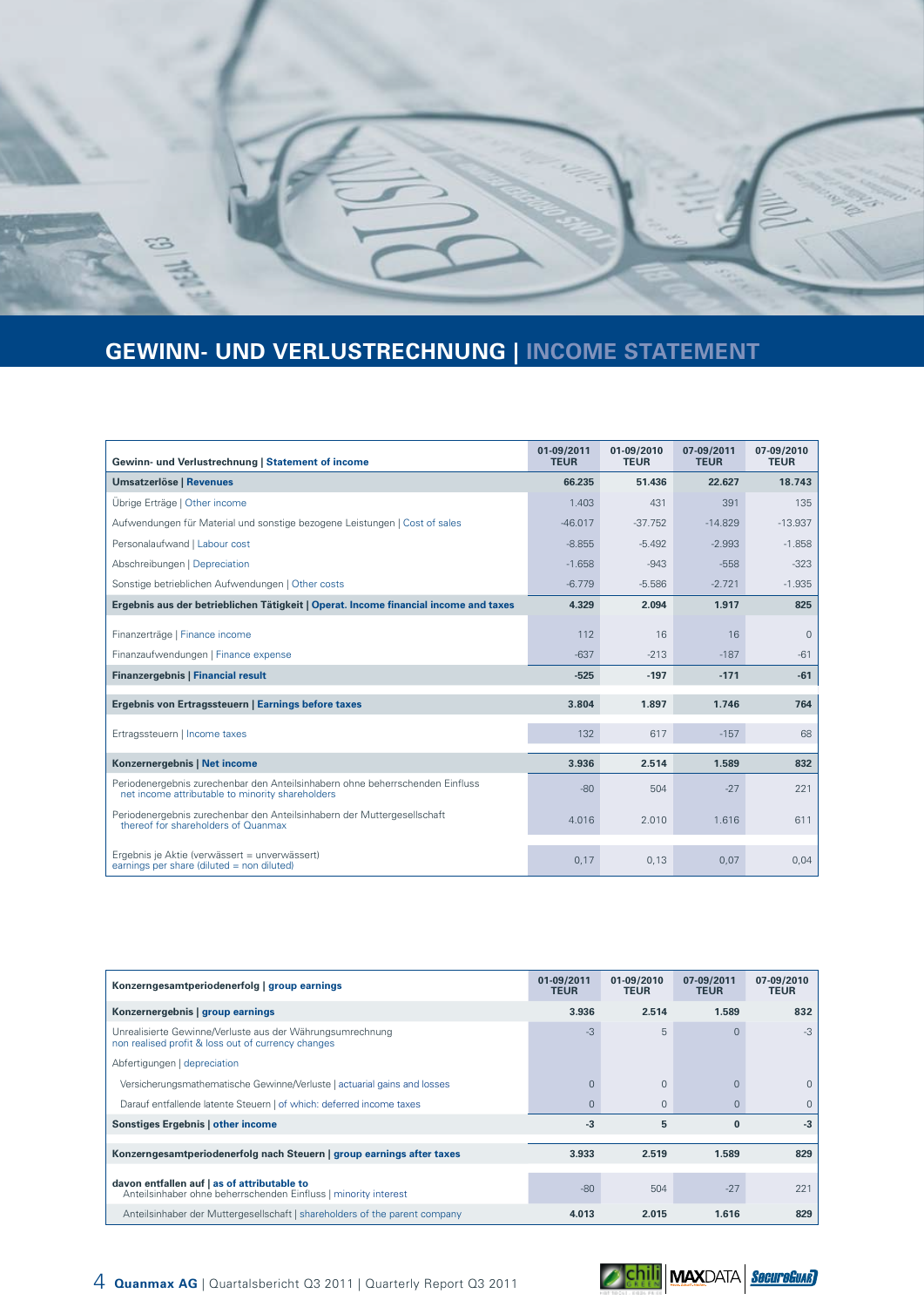# **BILANZ | BALANCE SHEET**

| <b>VERMÖGEN   Total net assets</b>                             | 30.09.2011<br><b>TEUR</b> | 31.12.2010<br><b>TEUR</b> |
|----------------------------------------------------------------|---------------------------|---------------------------|
| Langfristige Vermögenswerte   Non-current assets               |                           |                           |
| Sachanlagen   Tangible assets                                  | 5.114                     | 2.741                     |
| Immaterielle Vermögenswerte   Intangible assets                | 25.817                    | 20.600                    |
| Finanzielle Vermögenswerte   Financial assets                  | 77                        | 96                        |
| latente Steuern   Deferred income tax                          | 3.630                     | 2.871                     |
|                                                                | 34.638                    | 26.308                    |
| Kurzfristige Vermögenswerte   Current assets                   |                           |                           |
| Vorräte   Inventories                                          | 13.653                    | 13.205                    |
| Forderungen aus Lieferungen und Leistungen   Trade receivables | 8.835                     | 8.927                     |
| Sonstige Forderungen und Vermögenswerte / Other receivables    | 1.562                     | 1.196                     |
| Liquide Mittel   Cash                                          | 13.100                    | 15.172                    |
|                                                                | 37.150                    | 38.500                    |
| <b>SUMME VERMÖGEN   Total assets</b>                           | 71.788                    | 64.808                    |

| <b>EIGENKAPITAL UND SCHULDEN   Equity and liabilities</b>                                                                                | 30.09.2011<br><b>TEUR</b> | 31.12.2010<br><b>TEUR</b> |
|------------------------------------------------------------------------------------------------------------------------------------------|---------------------------|---------------------------|
| Konzerneigenkapital   Equity                                                                                                             |                           |                           |
| Gezeichnetes Kapital   Common stock                                                                                                      | 24.127                    | 22.200                    |
| Kapitalrücklage   Additional paid in capital                                                                                             | 10.344                    | 7.675                     |
| Angesammelte Ergebnisse   retained earnings                                                                                              | 6.752                     | 2.837                     |
| Sonstige Rücklagen   other payables                                                                                                      | $-36$                     | 72                        |
| Auf die Anteilsinhaber der Muttergesellschaft entfallendes Eigenkapital<br>equity attributable to the shareholders of the parent company | 41.187                    | 32.784                    |
| Anteile ohne beherrschenden Einfluss   minorities                                                                                        | 453                       | 574                       |
|                                                                                                                                          | 41.640                    | 33.358                    |
| Langfristige Schulden   Long-term liabilities                                                                                            |                           |                           |
| Langfristige verzinsliche Verbindlichkeiten   Long-term interest bearing liabilities                                                     | 6.687                     | 6.384                     |
| Langfristige übrige finanzielle Verbindlichkeiten   long term liabilities                                                                | 2.210                     | 3.531                     |
| Latente Steuern   latent taxes                                                                                                           | 523                       | $\mathbf{0}$              |
| Rückstellungen   Accruals                                                                                                                | 308                       | 1.157                     |
|                                                                                                                                          | 9.728                     | 11.072                    |
| Kurzfristige Schulden   Short-term liabilities                                                                                           |                           |                           |
| Verzinsliche Verbindlichkeiten   Interest bearing liabilites                                                                             | 4.670                     | 3.122                     |
| Verbindlichkeiten aus Lieferungen und Leistungen   Trade payables                                                                        | 8.846                     | 11.298                    |
| Rückstellungen   Accruals                                                                                                                | 2.352                     | 2.695                     |
| Sonstige kurzfristige Verbindlichkeiten   Other payables                                                                                 | 4.552                     | 3.263                     |
|                                                                                                                                          | 20.420                    | 20.378                    |
| Summe Eigenkapital und Schulden   Total equity & liabilities                                                                             | 71.788                    | 64.808                    |

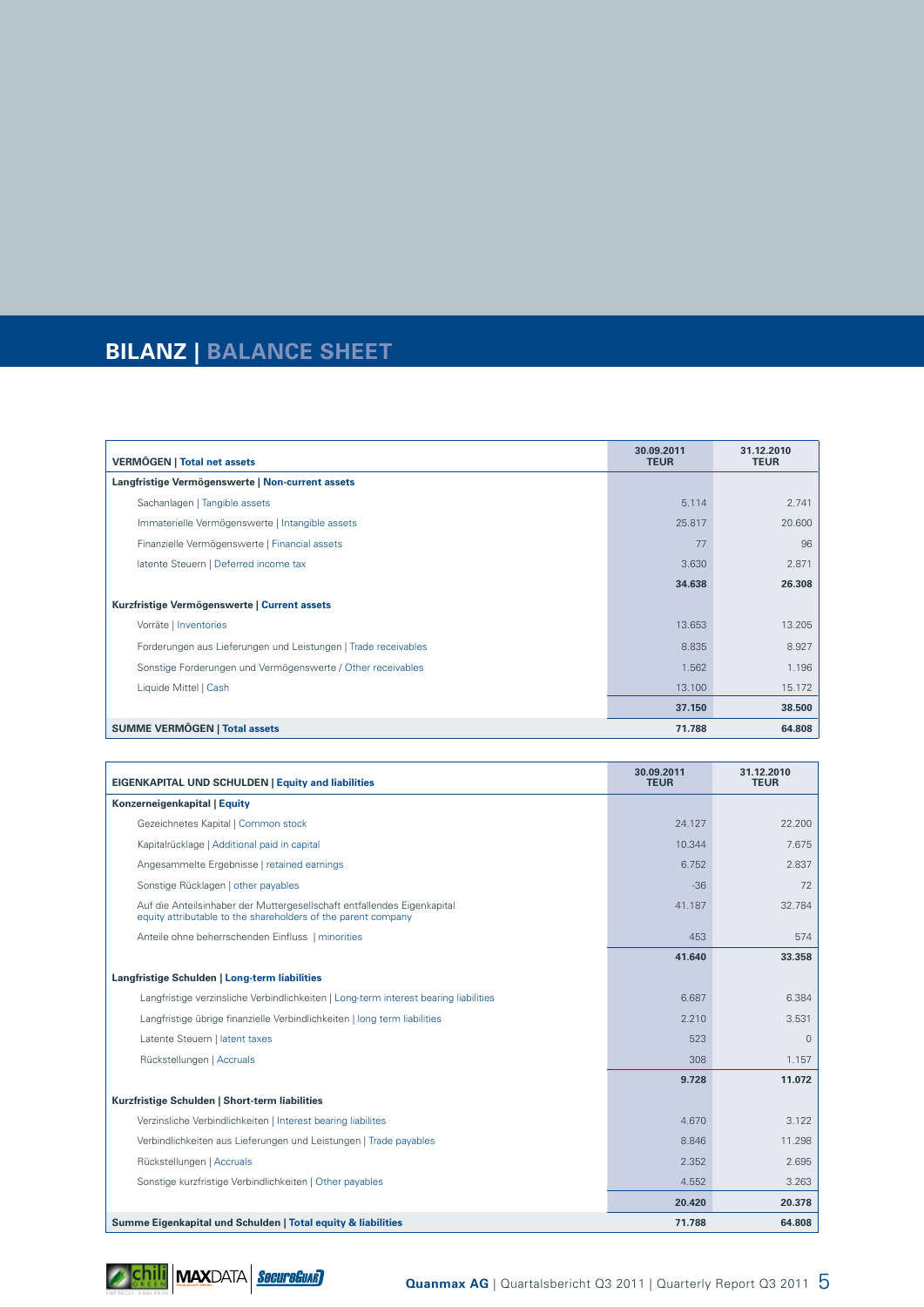

# **EIGENKAPITALENTWICKLUNG | STATE OF CHANGES IN EQUITY**

|                                                                                  | Den Anteilinhabern der Muttergesellschaft zurechenbarer Anteil am Eigenkapital<br>equity attributable to the shareholders of the parent company |                         |                                 |                                           |                |                                            |                   |
|----------------------------------------------------------------------------------|-------------------------------------------------------------------------------------------------------------------------------------------------|-------------------------|---------------------------------|-------------------------------------------|----------------|--------------------------------------------|-------------------|
|                                                                                  | Gezeichnetes<br>Kapital                                                                                                                         | Kapital-<br>rücklagen   | ange-<br>sammelte<br>Ergebnisse | Sonstige<br>Eigenkapital-<br>bestandteile | Gesamt         | Anteilsinhaber<br>ohne beherr-<br>schenden | Eigen-<br>kapital |
|                                                                                  | Registered<br>capital                                                                                                                           | add. Paid in<br>capital | retained<br>earnings            | other<br>comprehen-<br>sive income        | <b>Total</b>   | Einfluss<br>minorities                     | equity            |
| <b>Entwicklung des Eigenkapitals</b><br>shareholders equity                      | <b>TEUR</b>                                                                                                                                     | <b>TEUR</b>             | <b>TEUR</b>                     | <b>TEUR</b>                               | <b>TEUR</b>    | <b>TEUR</b>                                | <b>TEUR</b>       |
| <b>Stand 1.1.2010</b><br><b>Balance at 1.1.2010</b>                              | 13.735                                                                                                                                          | 5.331                   | $-919$                          | $\bf{0}$                                  | 18.147         | $\bf{0}$                                   | 18.147            |
| Konzerngesamtperiodenerfolg (angepasst)<br>group earnings                        | $\overline{0}$                                                                                                                                  | $\mathbf 0$             | 2.012                           |                                           | 2.012          | 504                                        | 2.516             |
| Übrige Veränderungen<br>other changes                                            |                                                                                                                                                 |                         |                                 |                                           |                |                                            |                   |
| Erwerb von Tochterunternehmen<br>acquisition of subsidiaries                     | $\Omega$                                                                                                                                        | $\mathbf{0}$            | $\Omega$                        | $\Omega$                                  | $\Omega$       | 291                                        | 291               |
| sonstige Anpassungen adjustments                                                 | $\mathsf{O}\xspace$                                                                                                                             | $\mathbf 0$             | $\mathsf{O}\xspace$             | $\mathbf 0$                               | $\mathbf 0$    | $\mathbf 0$                                | $\bf{0}$          |
|                                                                                  | $\overline{0}$                                                                                                                                  | $\overline{0}$          | $\overline{0}$                  | $\overline{0}$                            | $\overline{0}$ | 291                                        | 291               |
| <b>Transaktionen mit Anteilseignern</b><br><b>Transactions with Shareholders</b> |                                                                                                                                                 |                         |                                 |                                           |                |                                            |                   |
| Kapitalherabsetzung   capital reduction                                          |                                                                                                                                                 |                         | $\Omega$                        | $\Omega$                                  | $\Omega$       | $\Omega$                                   | $\bf{0}$          |
| Kapitalerhöhung   capital increase                                               | 8.465                                                                                                                                           | 3.477                   | $\mathbf{0}$                    | $\mathbf{0}$                              | 11.942         | $\mathbf{0}$                               | 11.942            |
| Transaktionskosten   transaction costs                                           | $\overline{0}$                                                                                                                                  | $-155$                  | $\overline{0}$                  | $\mathbf 0$                               | $-155$         | $\mathbf 0$                                | $-155$            |
|                                                                                  | 8.465                                                                                                                                           | 3.322                   | $\mathbf{0}$                    | $\mathbf 0$                               | 11.787         | $\overline{0}$                             | 11.787            |
| <b>Stand 30.09.2010</b><br><b>Balance at 30.09.2010</b>                          | 22.200                                                                                                                                          | 8.653                   | 1.093                           | $\bf{0}$                                  | 31.946         | 795                                        | 32.741            |
| Stand 01.01.2011<br><b>Balance at 01.01.2011</b>                                 | 22.200                                                                                                                                          | 7.675                   | 2.837                           | 98                                        | 32.810         | 548                                        | 33.358            |
| Konzerngesamtperiodenerfolg<br>group earnings                                    | $\overline{0}$                                                                                                                                  | $\mathsf{O}\xspace$     | 4.016                           | $\overline{0}$                            | 4.016          | $-80$                                      | 3.936             |
| Übrige Veränderungen   other changes                                             |                                                                                                                                                 |                         |                                 |                                           |                |                                            |                   |
| Dividenden   dividends                                                           | $\mathbf{0}$                                                                                                                                    | $\mathbf 0$             |                                 | $\mathbf{0}$                              | $\mathbf 0$    | $-63$                                      | -63               |
| Sonstige   others                                                                | $\Omega$                                                                                                                                        | $\overline{0}$          | $-101$                          | $-134$                                    | $-235$         | 39                                         | $-196$            |
|                                                                                  | $\overline{0}$                                                                                                                                  | $\overline{0}$          | $-101$                          | $-134$                                    | $-235$         | $-24$                                      | $-259$            |
| <b>Transaktionen mit Anteilseignern</b><br><b>Transactions with Shareholders</b> |                                                                                                                                                 |                         |                                 |                                           |                |                                            |                   |
| Kapitalerhöhung   capital increase                                               | 1.927                                                                                                                                           | 2.733                   | $\Omega$                        | $\overline{0}$                            | 4.660          | $\mathbf{0}$                               | 4.660             |
| Transaktionskosten   transaction costs                                           | $\mathsf{O}\xspace$                                                                                                                             | $-64$                   | $\overline{0}$                  | $\mathbf 0$                               | $-64$          | $\mathsf 9$                                | -55               |
|                                                                                  | 1.927                                                                                                                                           | 2.669                   | $\overline{0}$                  | $\overline{0}$                            | 4.596          | 9                                          | 4.605             |
| <b>Stand 30.09.2011</b><br><b>Balance at 30.09.2011</b>                          | 24.127                                                                                                                                          | 10.344                  | 6.752                           | $-36$                                     | 41.187         | 453                                        | 41.640            |

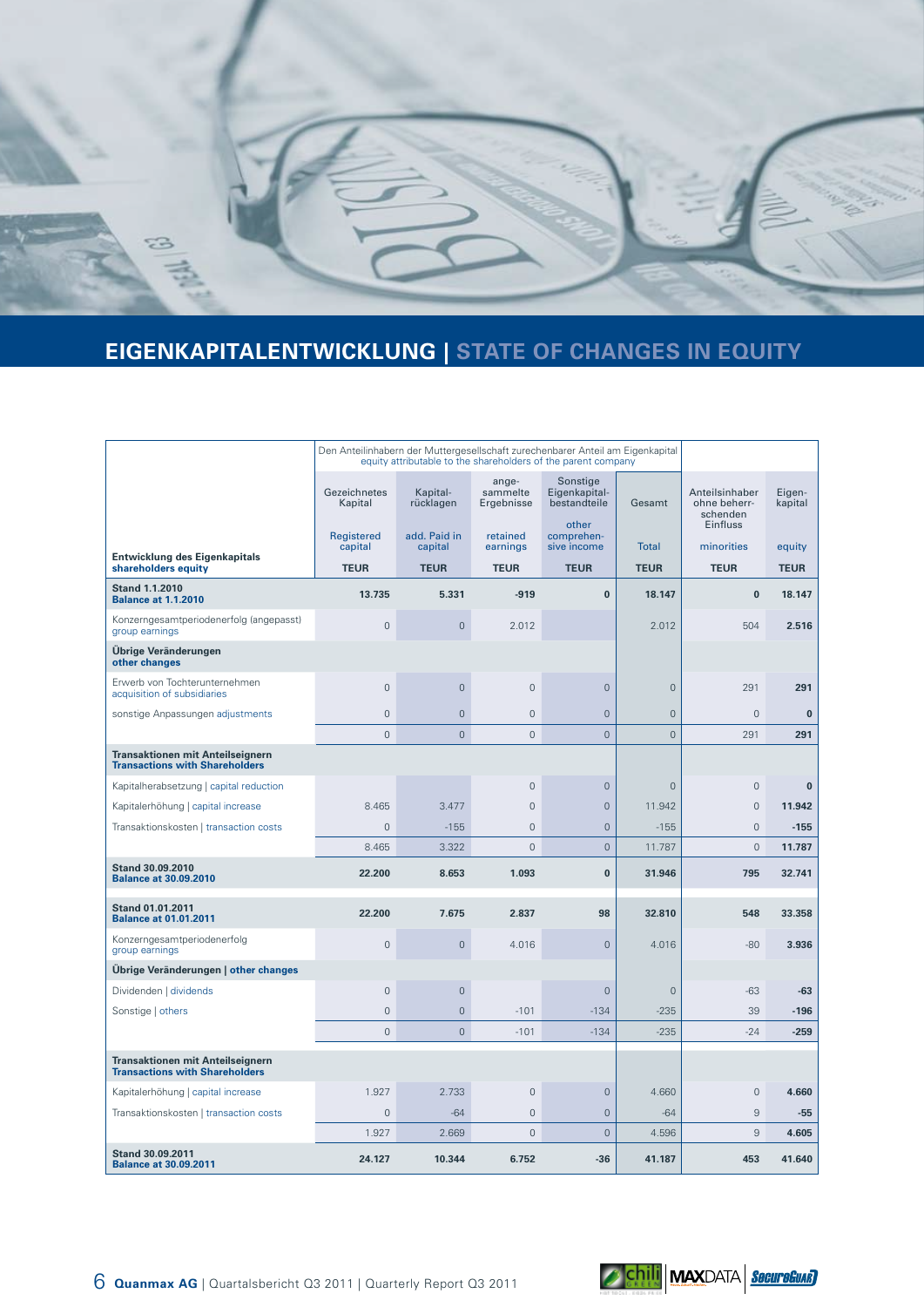### **KONZERNGELDFLUSSRECHNUNG CONSOLIDTED CASH FLOW STATEMENT**

| <b>KONZERNGELDFLUSSRECHNUNG</b>   consolidated cash flow statement                                                      | 01-09/2011<br><b>TEUR</b> | 01-09/2010<br><b>TEUR</b> | 07-09/2011<br><b>TEUR</b> | 07-09/2010<br><b>TEUR</b> |
|-------------------------------------------------------------------------------------------------------------------------|---------------------------|---------------------------|---------------------------|---------------------------|
| Konzern-Cashflow aus betrieblicher Tätigkeit   Operational cash flow                                                    |                           |                           |                           |                           |
| Ergebnis vor Ertragssteuern   earnings before taxes                                                                     | 3.804                     | 1.899                     | 1.746                     | 764                       |
| Abschreibungen   depreciation                                                                                           | 1.658                     | 943                       | 558                       | 323                       |
| Zinsaufwendungen   Interest paids                                                                                       | 637                       | 213                       | 187                       | 58                        |
| Zinserträge und Erträge aus dem Abgang von Finanzanlagen<br>Interest income & Income of disposal from financial asssets | $-112$                    | $-16$                     | $-16$                     | $\overline{4}$            |
| Zunahme/Abnahme der Rückstellungen   change in accruals                                                                 | $-1.284$                  | 898                       | $-85$                     | $-899$                    |
| Veränderung von Vorräten   changes in inventory                                                                         | $-384$                    | $-6.634$                  | $-2.426$                  | $-4.791$                  |
| Veränderung von Forderungen aus Lieferungen und Leistungen   changes in trade receivables                               | 575                       | $-1.356$                  | 2.564                     | 1.574                     |
| Veränderung von sonstigen Forderungen und Vermögenswerten<br>changes other receivables and assets                       | $-311$                    | 351                       | 387                       | $-45$                     |
| Veränderung von Verbindlichkeiten aus Lieferungen und Leistungen   changes in trade payables                            | $-2.615$                  | 1.919                     | $-353$                    | 2.597                     |
| Veränderung von sonstigen Verbindlichkeiten   changes in payables related parties                                       | 326                       | $-4.172$                  | $-685$                    | $-691$                    |
| Sonstige nicht zahlungswirksame Erträge und Aufwendungen<br>other non cash effective items                              | $-1.495$                  | 91                        | $-346$                    | 91                        |
| Aus laufender Geschäftstätigkeit erwirtschaftete Zahlungsmittel<br>Cash generated by operations                         | 799                       | $-5.864$                  | 1.531                     | $-1.015$                  |
| Gezahlte Zinsen   payed interest                                                                                        | $-522$                    | $-217$                    | $-187$                    | $-62$                     |
| Erhaltene/Gezahlte Ertragssteuern   payed/received income tax                                                           | $-470$                    | $-187$                    | $-106$                    | $\overline{0}$            |
| Netto-Geldfluss aus der operativen Tätigkeit   operational cash flow                                                    | $-193$                    | $-6.268$                  | 1.238                     | $-1.077$                  |
| Konzern-Cashflow aus der Investitionstätigkeit   cash flow from investing activites                                     |                           |                           |                           |                           |
| Erwerb von Ifr. nicht finanziellen Vermögenswerten   purchase of non financial assets                                   | $-1.844$                  | $-981$                    | $-489$                    | $\mathbf{0}$              |
| Erwerb von Finanzinstrumenten   Purchase of financial essets                                                            | $\mathbf 0$               | $-96$                     | $\mathbf{0}$              | -96                       |
| Erlöse aus dem Verkauf von Ifr. nicht finanziellen Vermögenswerten   sale of non financial assets                       | 19                        | $\mathbf{0}$              | $\overline{0}$            | $\overline{0}$            |
| Auszahlungen für Erwerb von Tochterunternehmen   Payables for acquisitions of subisidaries                              | $-1.565$                  | $-1.216$                  | $\overline{0}$            | $-1.598$                  |
| Zinseinnahmen   Interest Earnings                                                                                       | 112                       | 20                        | 16                        | $\overline{0}$            |
| Netto-Geldfluss aus Investitionstätigkeit   cash flow from investing activities                                         | $-3.278$                  | $-2.273$                  | $-473$                    | $-1.694$                  |
| Konzern-Cashflow aus der Finanzierungstätigkeit   cash flow from financing activities                                   |                           |                           |                           |                           |
| Aufnahme Finanzverbindlichkeiten   Proceeds from borrowings                                                             | 1.700                     | 1.883                     | $-386$                    | $-1.873$                  |
| Dividenden Minderheiten   dividends minorities                                                                          | $-63$                     | $\overline{0}$            | $\mathbf 0$               | $\mathbf{0}$              |
| Kapitalerhöhung   proceeds from capital increase                                                                        | $-69$                     | 4.171                     | $-9$                      | $\overline{0}$            |
| Netto-Geldfluss aus der Finanzierungstätigkeit   cash flow from financing activities                                    | 1.568                     | 6.054                     | $-395$                    | $-1.873$                  |
| Wechselkursveränderungen   changes in currency exchange ratio                                                           | $-169$                    | 64                        | $\mathbf 0$               | $-18$                     |
| Veränderung des Finanzmittelbestandes   net change in cash and equvalents                                               | $-2.072$                  | $-2.423$                  | 370                       | $-4.662$                  |
| Finanzmittelbestand zu Beginn der Periode   cash and equivalents beginning of period                                    | 15.172                    | 15.775                    | 12.730                    | 18.014                    |
| Finanzmittelbestand am Ende der Periode   cash and equvalents end of period                                             | 13.100                    | 13.352                    | 13.100                    | 13.352                    |

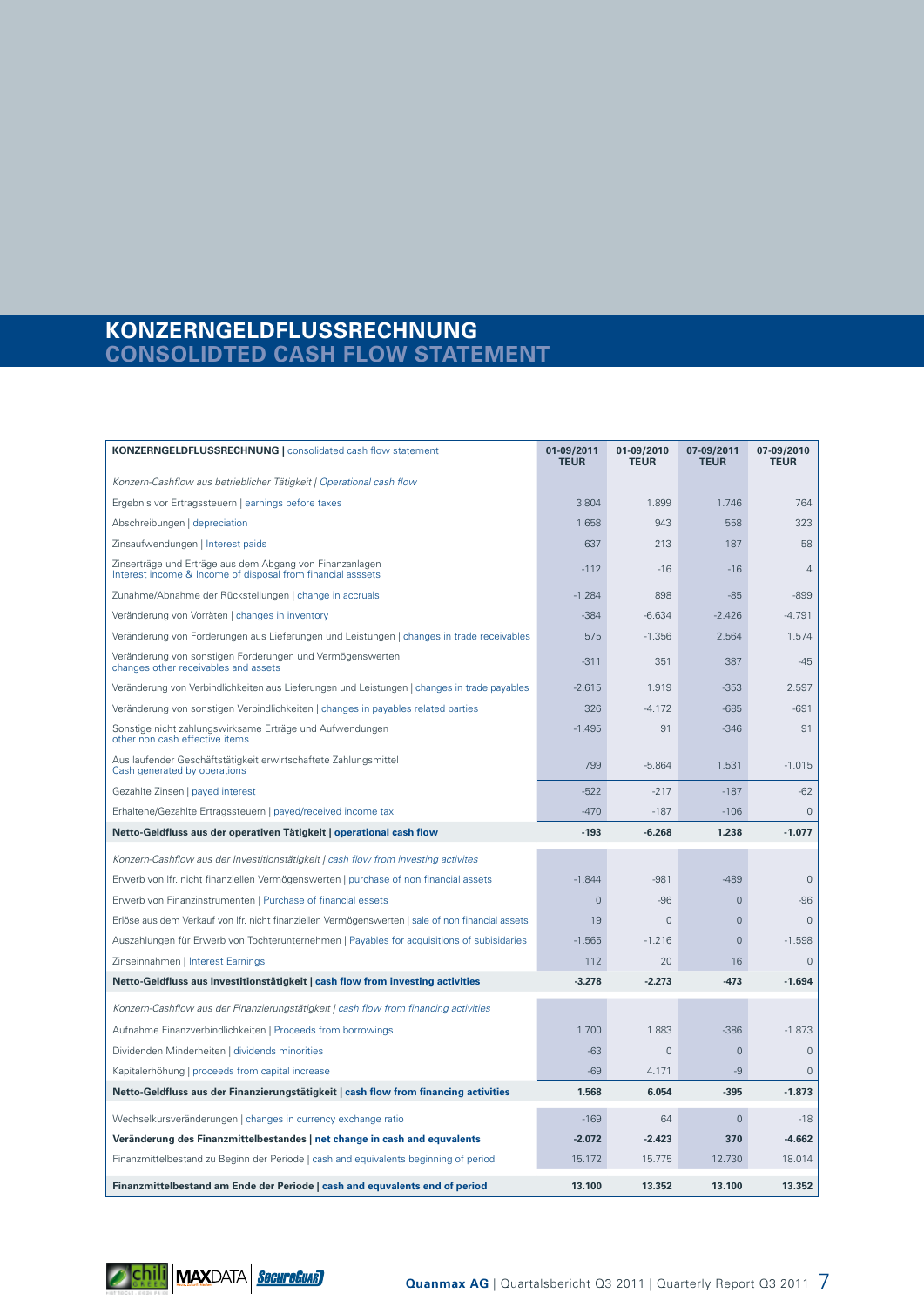

# **ERLÄUTERUNGEN | NOTES**

#### **Ausstellungsgrundsätze**

Der Abschluss wurde in Euro in Übereinstimmung mit den Vorschriften der IFRS, wie sie in der EU anzuwenden sind, erstellt und weist keine Veränderungen in den Rechnungslegungsgrundsätzen und Methoden gegenüber dem Konzernabschluss des Geschäftsjahres 2010 aus. Die Kapitalflussrechnung wurde entsprechend angepasst. Alle Angaben erfolgen in Tausend Euro (TEUR), sofern nicht anders vermerkt.

#### **Kapital**

Das Kapital der Quanmax AG beträgt 24,127,298 Euro und ist in 24,127,298 Stück Inhaberaktien á 1 Euro Nennwert eingeteilt.

#### **Basis for accounting**

**Segment information**

The accounts have been prepared in euro according to IFRS, as applied in the EU, and do not entail any changes in the accounting policies and methods applied in preparing the consolidated accounts for 2010. All figures are given in thousand Euros (TEUR), unless explicitly indicated otherwise.

#### **Capital**

The capital of Quanmax AG is 24,127,298 Euro and is divided into 24,127,298 bearer shares at 1 Euro par value.

#### **Segmentinformation**

| 01-09 (in TEUR)                 | <b>IT Produkte   IT products</b><br>2011 | <b>Appliances   Appliances</b><br>2011 | <b>IT Produkte   IT products</b><br>2010 | <b>Appliances   Appliances</b><br>2010 |
|---------------------------------|------------------------------------------|----------------------------------------|------------------------------------------|----------------------------------------|
| Umsatzerlöse   Revenues         | 49.591                                   | 16.611                                 | 29,082                                   | 3.611                                  |
| Periodenüberschuss   Net result | 908                                      | 3.028                                  | 872                                      | 812                                    |

#### **Wesentliche Ereignisse nach Abschluss der Berichtsperiode**

Am 4. Oktober 2011 unterschrieben die gemeinsamen Investoren Quanmax AG und grosso holding GmbH sowie die S&T AG und deren Banken einen Vertrag zur Kapitalerhöhung bei der S&T AG bzw. einen Schuldenerlass der Banken gegenüber S&T. Die außerordentliche Hauptversammlung der S&T AG stimmte am 25. Oktober 2011 den Restrukturierungsmaßnahmen und den geplanten Kapitalerhöhungen zu. Die Quanmax AG wird als strategischer Investor die S&T-Gruppe führen und konsolidieren. Mit dem Closing des Deals im vierten Quartal 2011 wird die S&T-Gruppe Bestandteil des Quanmax-Konzerns werden.

#### **Key events after the balance sheet date**

The common investors of Quanmax AG and grosso holding GmbH as well as S&T AG and their banks signed a contract for increasing the capital in S&T AG and for cancelling the bank debts of S&T. On 25th October 2011, the extraordinary general shareholders' meeting of S&T AG consented to the restructuring measures and the planned increase in capital. As the strategic investor, Quanmax AG will manage and consolidate the S&T group. With the deal being closed in the fourth quarter of 2011, the S&T Group will become a part of the Quanmax Group

#### **Aktienbestand zum 30. September bei Organen**

#### **Stock portfolio as on 30th of September in the organs**

| Organ               | <b>Funktion</b>                  | <b>Aktien/shares</b> |
|---------------------|----------------------------------|----------------------|
| Hannes Niederhauser | Aufsichtsrat   Supervisory board | 309.255              |
| Michael Jeske       | Vorstand   Board member / CEO    | 3.000                |
| Helmut Otto         | Vorstand   Board member / CTO    | 1.000                |
| Dieter Gauglitz     | Vorstand   Board member / CFO    |                      |

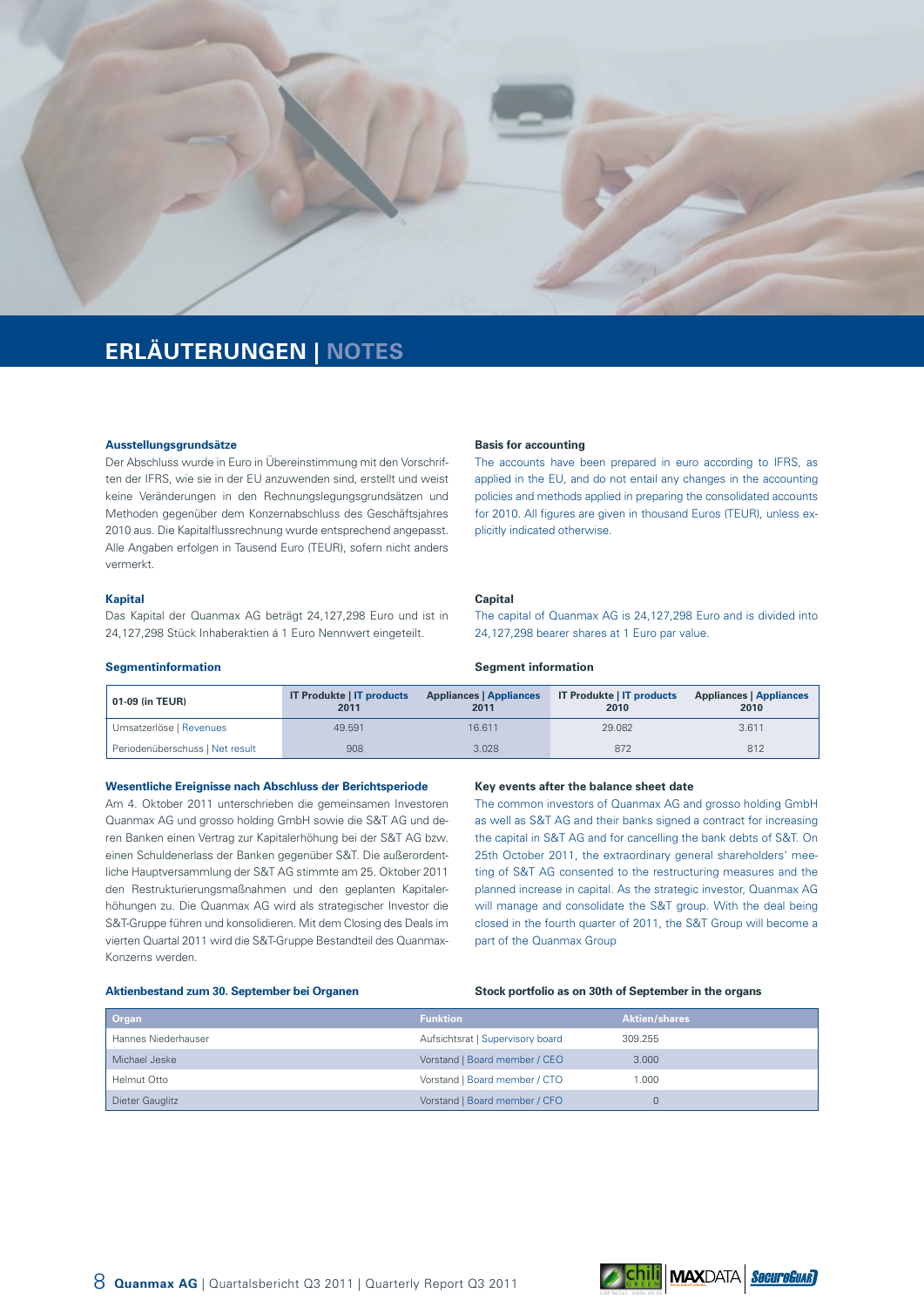

# **AUSBLICK | FUTURE PROSPECTS**

#### **Deutliche Anhebung der Ziele**

#### **Quanmax erhöht das Umsatzziel für 2011 auf 150 Millionen Euro (bisher 100) bei einem Jahresüberschuss von etwa 7 Mio EUR (bisher 5,6)!**

Ausgehend vom bisherigen ambitionierten Plan hat Quanmax für das Geschäftsjahr 2011 25-prozentiges Wachstum auf ein Umsatzvolumen von 100 Millionen Euro prognostiziert. Heute kann dieser Plan mit einem Ziel von 150 Millionen Euro deutlich nach oben revidiert werden. Die Steigerung beruht auf zwei Ursachen: Erstens hat sich das Wachstum im Segment IT-Lösungen für B2B-Kunden weiter beschleunigt. Aufgrund der guten Auftragslage geht Quanmax davon aus, dass bereits dadurch das ursprüngliche Umsatzziel von 100 Millionen Euro übertroffen werden kann. Zweitens konnte die Übernahme der S&T AG ohne Verzögerung und schneller als geplant vorangetrieben werden, so dass bereits im vierten Quartal 2011 eine teilweise Konsolidierung des neuen Tochterunternehmens erfolgen wird.

Auch auf der Gewinnseite plant Quanmax eine Anhebung der Ziele. Ging das Management bisher von einem überproportionalen Gewinnwachstum von etwa 40 Prozent gegenüber 2010 auf 5,6 Millionen Euro Jahresüberschuss aus, so werden jetzt 7 Millionen Euro angepeilt. Der Großteil dieser Gewinne wird durch die Quanmax AG erzielt, aber auch S&T wird sich im vierten Quartal leicht in der Gewinnzone befinden. Die überproportionale Steigerung des Gewinns beruht vor allem auf einem höheren Technologie- und Serviceanteil. Bisher ging man von einer Steigerung der Bruttomarge von 25,5 Prozent (2010) auf circa 28 Prozent aus. Aus heutiger Sicht wird die Bruttomarge 2011 aber bereits bei über 30 Prozent liegen.

Mittelfristig lautet das ehrgeizige Ziel, eines der führenden IT-Unternehmen im deutschsprachigen Raum und in Osteuropa zu werden. Das strategisches Ziel der Erschließung neuer Absatzmärkte in Osteuropa ist mittlerweile erfüllt. Durch Kostensynergien und weiterhin steigenden Technologieanteil soll die Profitabilität dabei auch zukünftig gesteigert werden.

#### **Significant increase of the targets**

#### **Quanmax has increased its target turnover for 2011 to 150 million Euros (previously 100) with an annual profit of about 7 million Euros (previously 5.6)!**

Based on the previous ambitious plan, Quanmax had forecasted a 25 percent growth on a turnover of 100 million Euros for the fiscal year 2011. This forecast can be significantly revised today to a target of 150 million Euros. The increase in target is based on two reasons: Firstly, the growth rate in the IT solutions segment for B2B customers has picked up further. Based on the good order situation, Quanmax assumes this itself is sufficient to exceed the initial target turnover of 100 million Euros. Secondly, the acquisition of S&T AG can be expedited without delay and faster than planned so that the new subsidiary can be partially consolidated in the fourth quarter of 2011 itself.

Quanmax is also planning to raise the profit targets. The management previously assumed an above-average growth in profit of about 40 percent over 2010, i.e., an annual profit of 5.6 million Euros. The target will now be revised to 7 million Euros. Most of this profit will be achieved by Quanmax AG but even S&T will break even in the fourth quarter. The above-average increase in profit is mainly due to a bigger technology and service component. An increase in gross margin from 25.5 percent (2010) to about 28 percent was assumed previously. But from the present perspective, the gross margin in 2011 is likely to be more than 30 percent.

The medium term and ambitious goal is to become a leading IT company in the German-speaking countries and in Eastern Europe. The strategic goal of tapping new sales markets in Eastern Europe has been achieved in the meantime. The profitability is expected to increase even in the future through cost synergies and by increasing the technology component.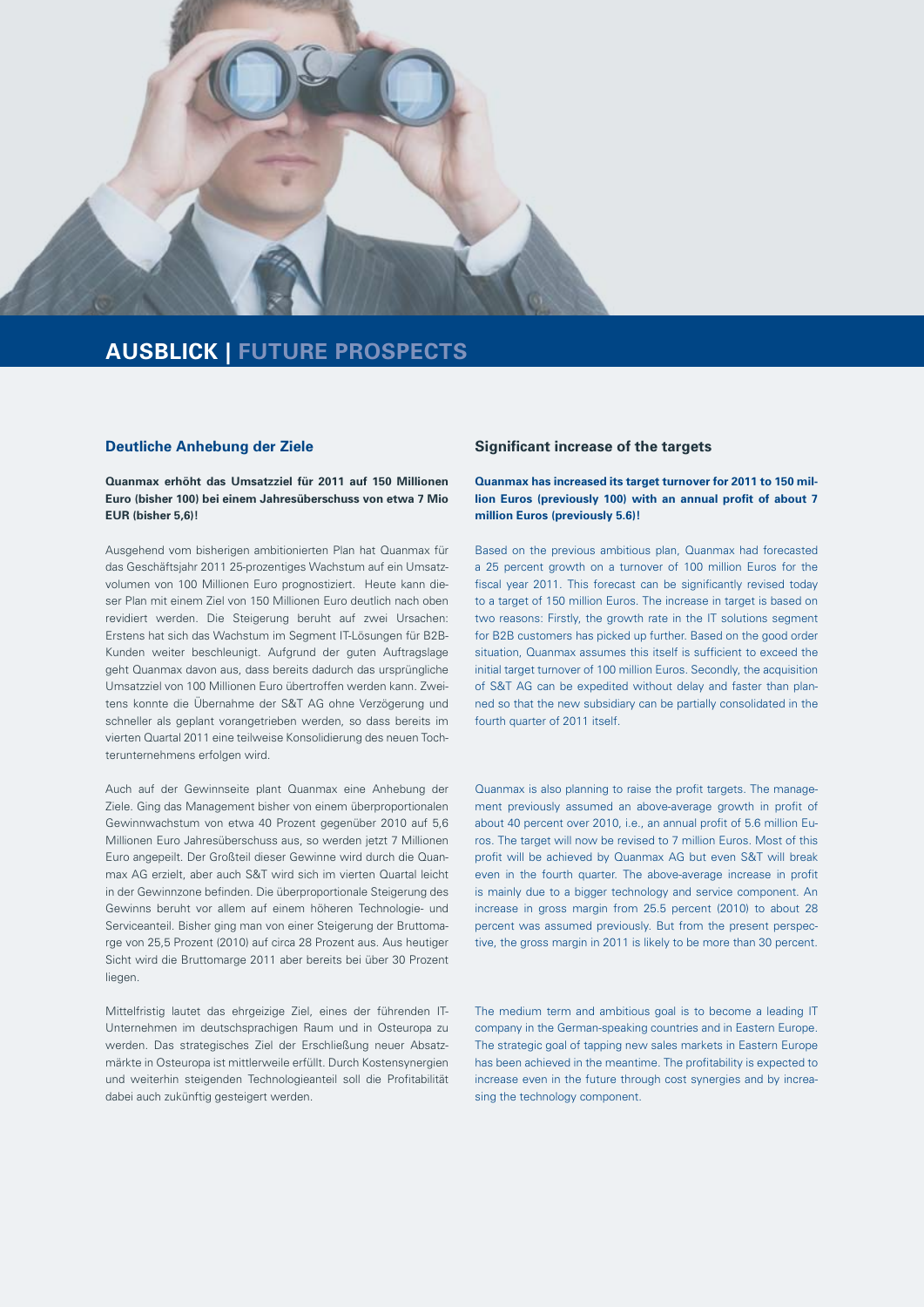# **ÜBER QUANMAX | ABOUT QUANMAX**

Unter den Eigenmarken chiliGREEN, MAXDATA und SecureGUARD entwickelt, produziert und vermarktet die Quanmax AG IT-Hardware wie Appliances, Server, Desktops oder externe Festplatten. Durch verstärktes Engagement im Technologiebereich bzw. den Ausbau des innerhalb der Quanmax AG jungen Geschäftsfeldes IT-Solutions konnte die Wertschöpfung zuletzt deutlich gesteigert werden. Besonders vielversprechend haben sich dabei Produkte im Bereich Security und Cloud Computing entwickelt.

Quanmax ist im Geschäftsfeld IT-Solutions mit den B2B-fokussierten Marken MAXDATA und SecureGuard positioniert und beliefert u. a. als Hersteller von professionellen hardwarebasierten Cloud-Computing-Sicherheitslösungen renommierte Unternehmen sowie zahllose Reseller in der DACH-Region. Im bisherigen Kerngeschäftsfeld Consumer-IT zählt das Unternehmen mit dem Brand chiliGREEN und Produkten wie Desktops, Notebooks oder externen Festplatten zu den Top-Playern am österreichischen Markt und ist Partner zahlreicher namhafter nationaler und internationaler Vertriebspartner wie etwa Electronic Partner, Hofer oder Media Markt.

Sowohl im Consumer- als auch im Business-Segment kann das ISO 9001:2008 zertifizierte Unternehmen mit besonders hoher Flexibilität im Bereich Fertigung bzw. Logistik und einem leistungsfähigen Built-to-Order-System punkten. Zudem profitiert Quanmax von jahrelangen Kooperationen mit weltweiten Branchenführern wie Intel, Microsoft, NVIDIA oder Western Digital.

Under the private labels chiliGREEN, MAXDATA and Secure-GUARD, Quanmax AG develops, manufactures and sells IT hardware such as appliances, servers, desktops and external hard drives. Through increased involvement in technology and development of the recent business unit IT Solutions within Quanmax AG, the value addition has increased significantly. The development of products in the Security and Cloud Computing areas is particularly promising.

Quanmax is positioned in the business area "IT solutions" with the B2B-focused brands MAXDATA and SecureGuard and sells to wellknown companies and numerous resellers in the DACH region as a manufacturer of professional hardware-based cloud computing security solutions. In the existing core business of consumer IT, the company is among the top players in the Austrian market with the brand chiliGREEN and products such as desktops, laptops and external hard drives. It is also a partner of many well-known national and international distributors such as Electronic Partner, Hofer or Media Markt.

The ISO 9001:2008 certified company with particularly high flexibility in production and logistics and a powerful built-to-order system scores in both the consumer as well as the business segment. Quanmax also benefits from the long collaboration with global industry leaders like Intel, Microsoft, NVIDIA and Western Digital.

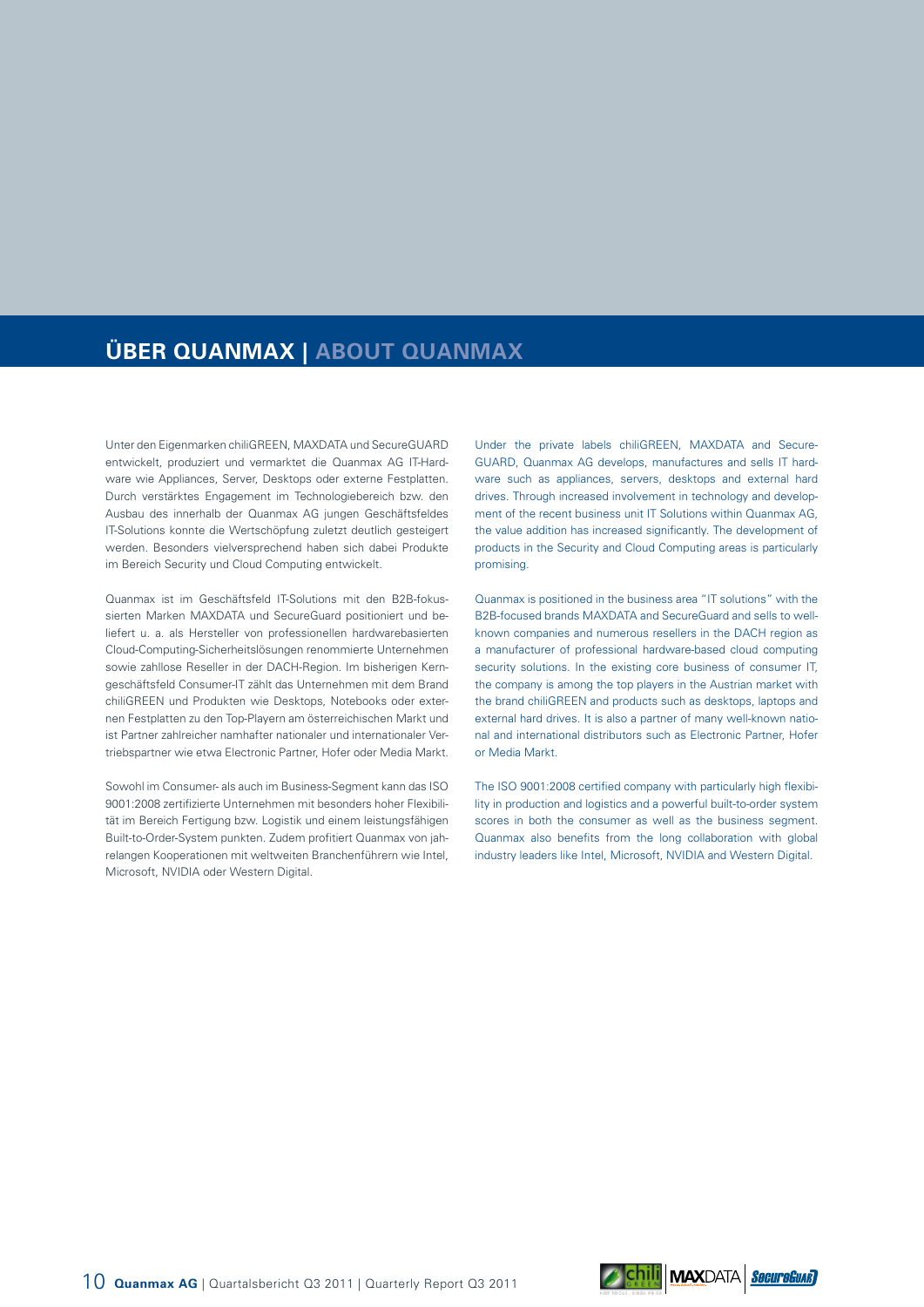

# **DIE QUANMAX AKTIE | THE QUANMAX STOCK**

#### **Zur Aktie**

**Shares**

Im den ersten neuen Monaten des Jahres 2011 entwickelte sich die Quanmax-Aktie nahezu wie der TecDax.

In the first nine month of the year 2011, the Quanmax share developed similar to TecDax.

| Gewinn pro Aktie 1-9/2011   Earnings per share 1-9/2011                                         | 17 Cent             |
|-------------------------------------------------------------------------------------------------|---------------------|
| Eigenkapital pro Akte 09/2011   Equity per share 09/2011                                        | 1.73 EUR            |
| Peridenhoch/Tief   High low in period                                                           | 3,099 EUR/1,774 EUR |
| 1. Jänner/30. September   1 <sup>st</sup> January / 30 <sup>th</sup> September                  | 2,56 EUR/1,93 EUR   |
| Marktkapitalisierung 30. September 2011   Market capitalization 30 <sup>th</sup> September 2011 | 47 Mio. EUR         |